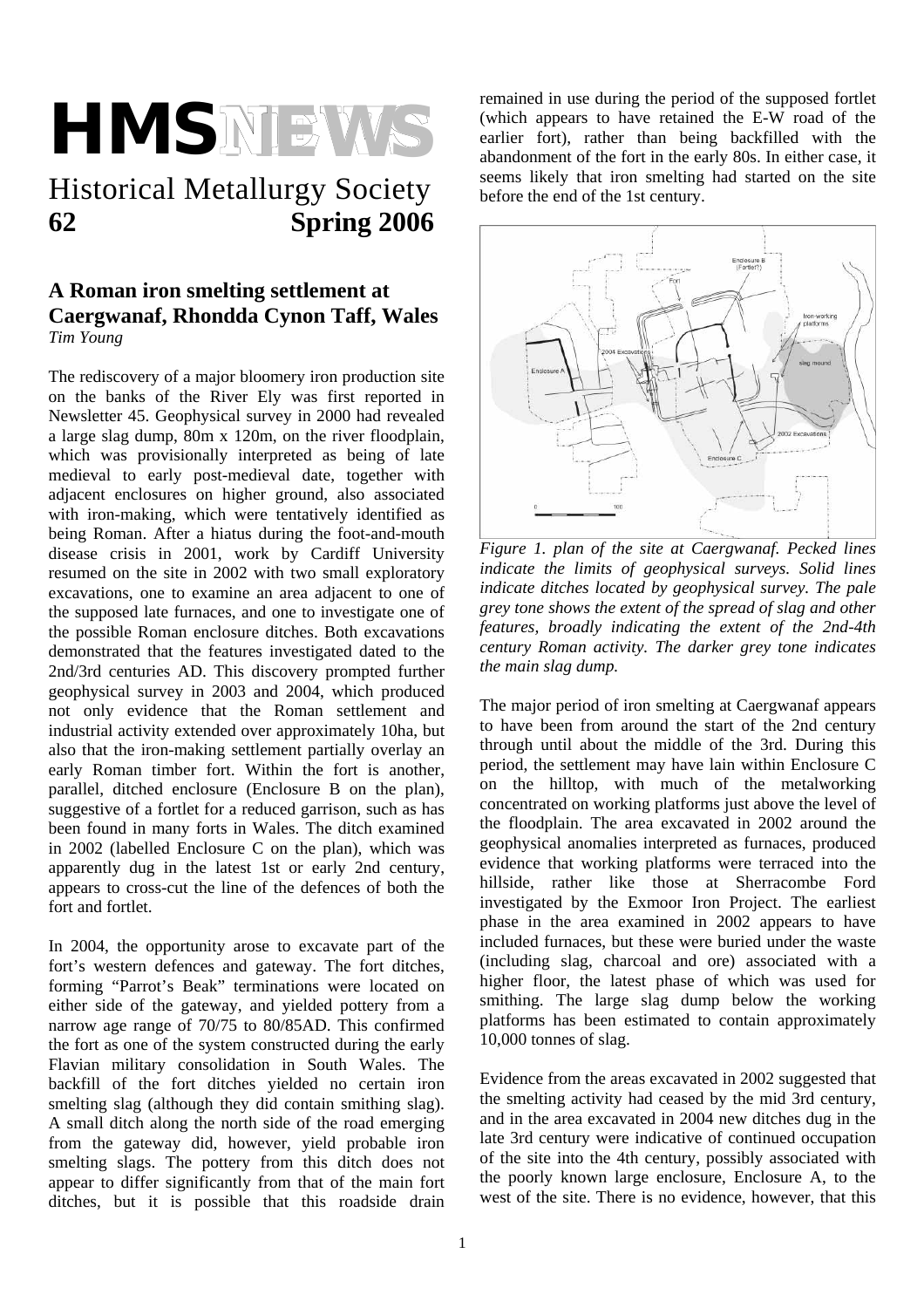late occupation phase was associated with iron production.

The evidence from Caergwanaf is indicative of the production of iron on the same scale as that at some of the major sites of the Weald and East Midlands. The full significance of the site will only be established with further investigation, but taken together with the emerging evidence from Exmoor, demonstrates a much higher production of iron from around the Bristol Channel area than had previously been suspected for the Roman period.

Further details of the project may be found at http://www.geoarch.co.uk/cgu/index.html

#### **When is a stone mining hammer not a mining hammer?**

*Paul Craddock* 

The ubiquitous evidence of early mining around the world are the stone mining hammers. The excavations in Britain and Ireland of early mines has established that they were used exclusively during the Bronze Age. Brenda Craddock has shown how they are likely to have been hafted (Craddock *et al*. 2003) and John Pickin (1990) and Simon Timberlake (2005) have attempted to classify them. Some seem to bear no evidence of hafting, some have central notching, while others, notably at Ross Island in Ireland and Alderley Edge in England have a meridianal groove.

But are they all necessarily mining hammers?

The question is raised by the odd grooved stone found in the Bronze Age tip material filling the Pot shaft of Roman date at Alderley Edge (Figures 1 and 2). It is a coarse, rather crumbly basalt brought into Cheshire from the Lake District almost certainly as a glacial erratic. Its groove is only partial but is definitely deliberate. It is described by Timberlake (2005, 68) as being unique in form and at 16kg is by far the heaviest worked stone found at Alderley Edge. Timberlake speculates that it could not have been hafted in the usual manner but instead could have been suspended from a cradle and swung against the rock face as is envisaged for some of the heavy hammers found at the Great Orme mine in North Wales. However, the latter are heavily battered at their ends, but the Alderley Edge stone is not. It is generally bruised but with no evidence of battering at the ends.



*Figure 1. Large grooved stone from the Pot shaft, Alderley Edge, Cheshire (Manchester Museum Accession no 1998.51; PS 26). (Photo: T. Springett/British Museum)* 

*Figure 2. Large grooved stone from the Pot shaft, Alderley Edge, Cheshire (Manchester Museum Accession no 1998.51; PS 26). (Brenda Craddock)* 

If it is indeed of the Bronze Age but not a mining hammer, then what could it be? Many years ago when the Chinese began investigating the ancient copper mine at Tonglüshan in Hubei province (Anon 1990) they found many grooved stones which they interpreted as being counter weights to help in raising the ore (Figure 3). This interpretation seems eminently unlikely at Tonglüshan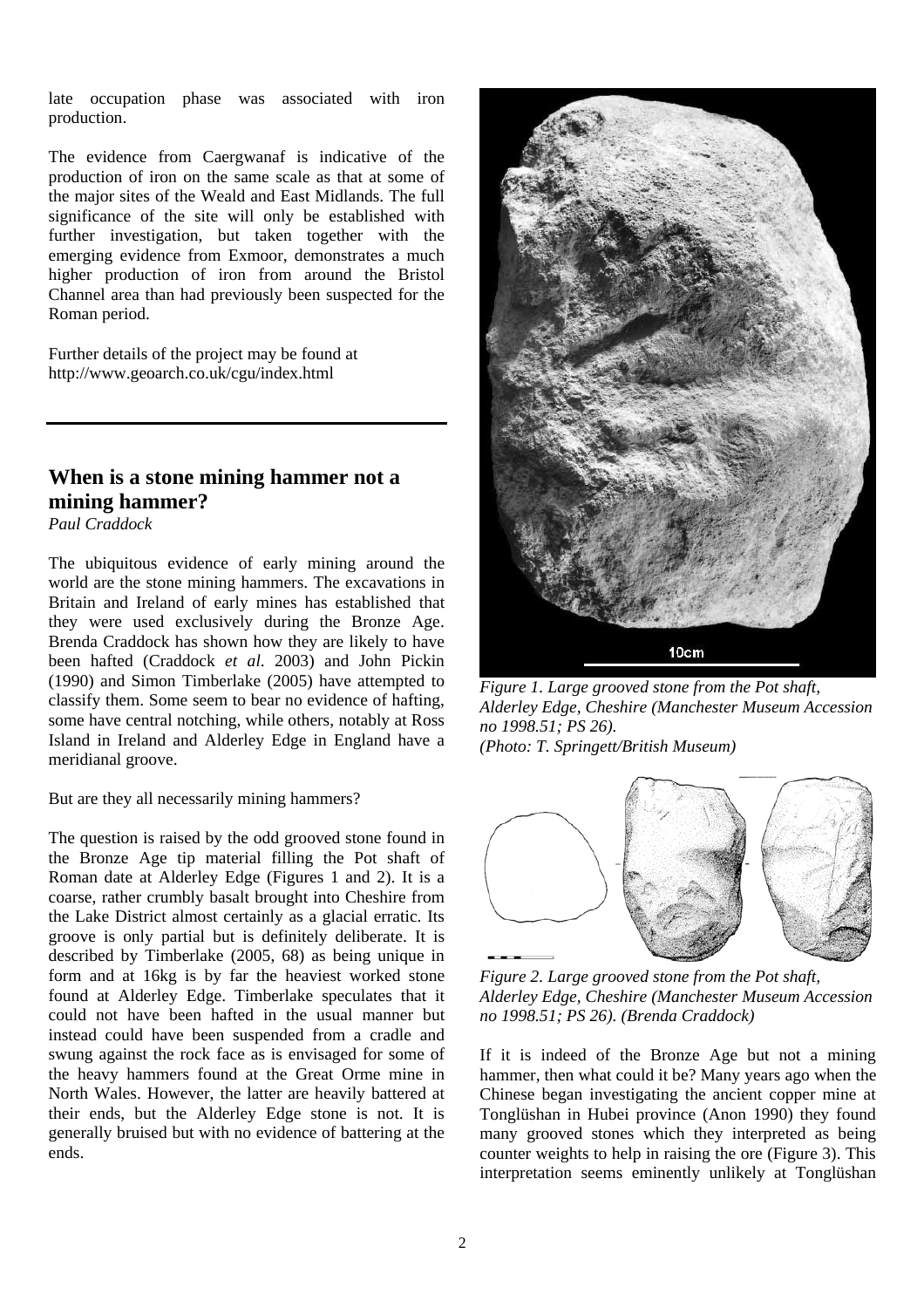and is even more unlikely in the relatively shallow workings at Alderley Edge.



*Figure 3. The Chinese envisaged that the numerous grooved stones found at the ancient copper mine at Tonglüshan were counterweights to help raise the ore as depicted here. (Anon 1980)*

Some years ago when the prehistoric origins of the Alderley Edge mines was still doubted it was suggested that the grooved stones were no more than thatch or tent weights. The evidence of heavy wear on the ends of most of the stones strongly suggests that they really were used as hammers, but could this have been the function of PS26, which is so different from all the others?

If it was a weight for holding down a temporary structure, what could have been its function? Two possibilities spring to mind. It could have been a cap over the pit currently being worked to keep the weather out and to stop flooding. Such conical structures are regularly depicted on Post Medieval European mines. Alternatively the stone could have helped to secure some temporary accommodation for the miners. The subject of the basis on which the mines were worked is very uncertain, but it is quite possible that mining was a seasonal activity requiring temporary shelters rather than permanent structures. In which case PS26 might be significant evidence for them.

Perhaps our interpretations of the grooved stones is generally too restrictive. John Pickin's (1990) eminently plausible alternatives, some of which are reproduced here have never received the serious consideration they deserve (Figure 4).



*Figure 4. John Pickin's suggested alternative uses for stone hammers. (Pickin 1990)* 

#### **References**

- Anon 1980. *Tonglüshan A Pearl Among Ancient Mine.* Beijing: Cultural Relics Publishing House
- Craddock, B R, Cartwright, C R, Craddock, P T and Wray, W B 2003 'Hafted stone mining hammer from Chuquicamata, Chile', in P Craddock and J Lang (eds) *Mining and Metal Production Through the Ages*. London: BMP, 52–68
- Pickin, J 1990 'Stone Tools and Early Metal Mining in England and Wales', in P and S Crew (eds) *Early Mining in the British Isles*, Plas Tan y Bwlch, 39–42
- Timberlake, S 2005 'Stone mining tools from Alderley Edge', in S Timberlake and A J N W Prag (eds) *The Archaeology of Alderley Edge*. Oxford: BAR, 58–78

Email: pcraddock@thebritishmuseum.ac.uk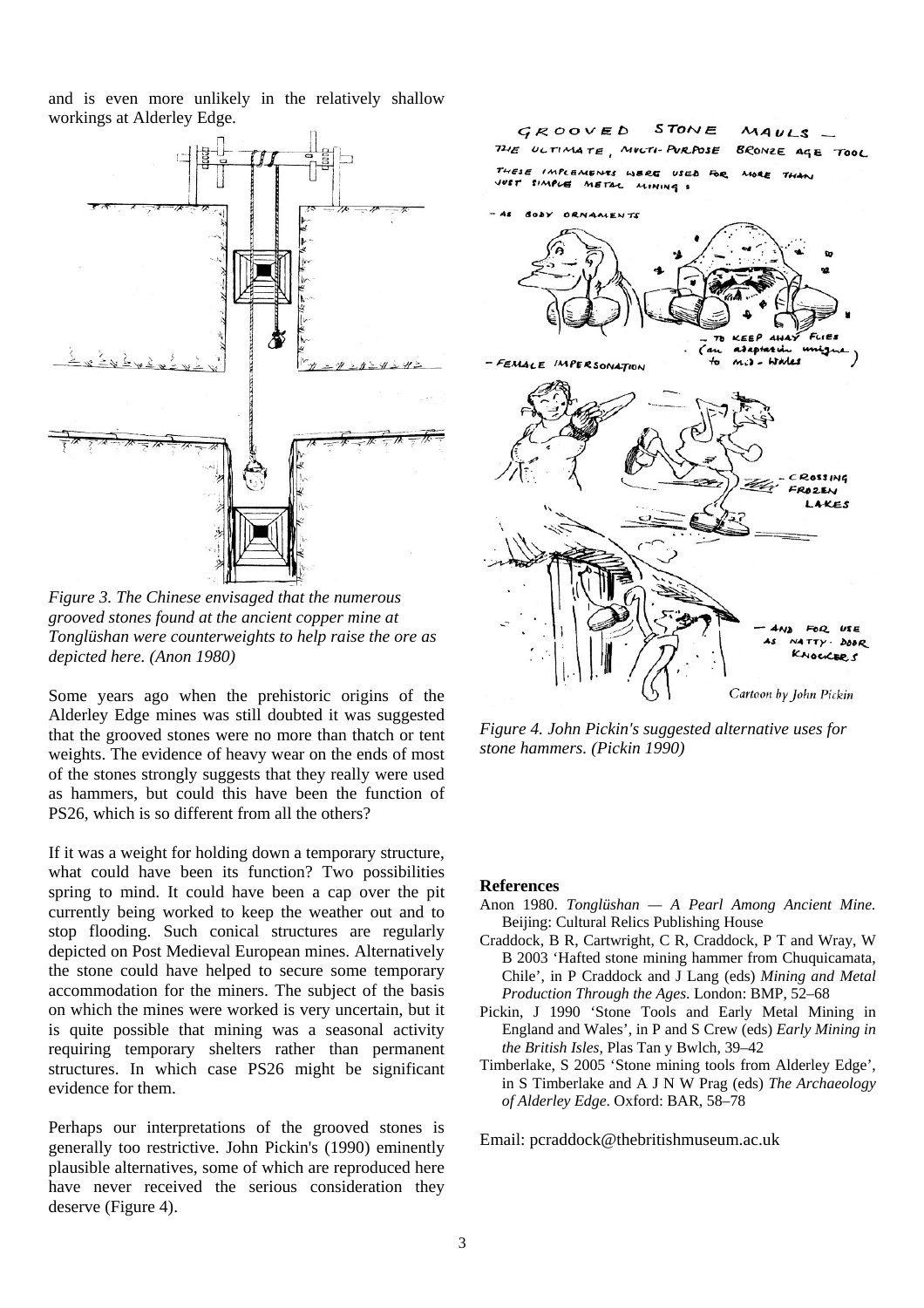## **A storm in an eggcup: enigmatic objects from Broom Quarry, Bedfordshire**

*Roger Doonan* 

Recent excavations at Broom Quarry, Bedfordshire, undertaken by Cambridge University Unit, have recovered fragmentary remains of Iron Age metalworking. From one context in a pit approximately 6kg of slag was recovered which included smithing hearth bottoms, nodular slags and thin plate slags. Accompanying this were two lumps of iron mineral, numerous fragments of broken copper alloy artefacts, a complete crucible and over forty other crucible fragments which had been used for melting leaded tin bronze. All fairly normal for an assemblage of this date, however, some objects are more enigmatic and it is tempting to think that they are related to metalworking.



*Figure 1. The 'eggcups' from Broom Quarry* 



*Figure 2. Crucible on 'eggcup' (both were recovered from same context)* 

Figure 1 shows a collection of four ceramic objects from this same context. Referred to as 'eggcups' by the excavators their function has not yet been explained, apart from the possibility of them being used by an ovivorous smith. The pedestal-like objects are approximately 50mm high with a flaring base and a bulbous upper terminal. Where extant this upper terminal has a neatly formed depression with undercutting tapering sides. The ceramic fabric is similar to other fragments of slagged and/or vitrified ceramic found in the same context. They appear to have contained organic temper and were fired rather rapidly.

Figure 2 shows one of the pedestals supporting a crucible found in the same context; the association is tempting but a purely speculative one although there are examples of crucibles with integral pedestals (e.g. Aegean Bronze Age). They are vaguely suggestive of stands used in saltmaking such as those found at Poole harbour but those tend to be crudely made and exhibit a characteristic twist.

Intriguingly, a similar object has been found at Silchester (see Figure 3). The excavation team at Silchester have also christened their find an 'eggcup' whilst attesting to its enigmatic nature. They are both intriguing and frustrating insomuch that they might be an unrecognised element of a metallurgical assemblage but it is unlikely their function will ever be determined exactly; a bit of a curates egg really! Any suggestions as to their purpose would be gratefully received.



*Figure 3. 'Eggcup' from the recent excavations at Silchester (thanks to Mike Fulford)* 

Email: r.doonan@sheffield.ac.uk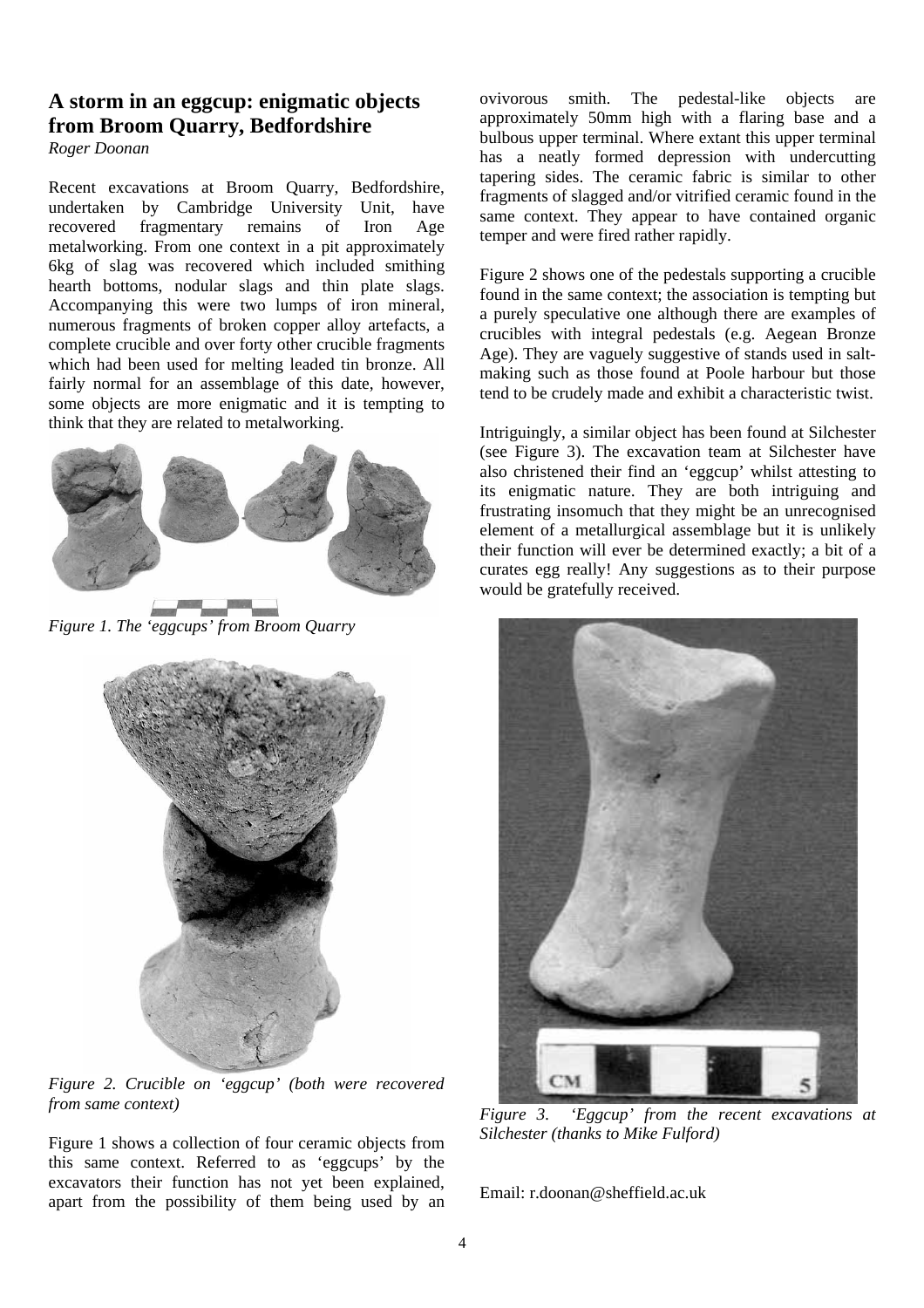## **B O O K R E V I E W**

Hayman, R 2005 *Ironmaking. The History and Archaeology of the Iron Industry*. Stroud: Tempus

Tempus continue to publish inexpensive and accessible books on a range of subjects, and one of the recent additions will be of particular interest to members of the Society. The author will be known to many for his work at Ironbridge and in Wales. Some of his research on 'potting and stamping' has already been published in *Historical Metallurgy* **38**, 113–120.

The book includes chapters on bloomery smelting, the charcoal blast furnace and finery, the introduction of coke smelting, puddling, and the 19th century in chronological order. In addition, there are chapters which cover ironmasters and iron workers and a final chapter on the conservation of surviving buildings and monuments.

Hayman sets out to 'challenge some of the prevailing notions' and in particular the idea of a linear model of technological development in which the central role is occupied by the ironmasters. He argues persuasively that the first historians of the iron industry (writing in the 19th century) projected their circumstances onto the 18th century. Hayman suggests that technological change was gradual rather than dramatic and that much of the change originated with ordinary workers who would not have had the money to obtain patents, 'The ironmasters whose names appear on the patents brokered the new technology and hoped to profit from it, but they were not necessarily the originators of the new processes'. He argues that many of the developments in the iron industry (especially before the 19th century) were techniques rather than technologies.

The first chapter on bloomery smelting is very disappointing and just rehashes out-of-date accounts (e.g. 'bowl' furnaces, Belgic invaders). The subsequent chapters (especially those close to Hayman's doctoral thesis) work much better and provide a concise account which manages to bring together technological, social and economic factors for the mainland British industry. While the book lacks much of the detail found in some other accounts (e.g. Hyde's 1977 *Technological Change*) these either limited in their chronological or geographical coverage or are out of print.

Despite the book's title, there is very little archaeology here; the final chapter 'Archaeology and Conservation' is only really about sites where upstanding remains of the industry have survived.

#### **Rammelsberg Gold**

*John Weale* 

This is the title of a booklet bought at the Rammelsberg Mining Museum, at Goslar in the Harz Mountains, Germany. I have recently finished translating it into English. It was written to promote an interest in the subject, not as a textbook.

It covers briefly the history of techniques used to separate gold from the Rammelsberg ore and the uses to which the gold was put. The Rammelsberg mine operated from the Middle Ages until 1988. The Rammelsberg ore contained silver, lead, copper, sulphur and small quantities of gold. Attempts began in the 16th century with quartation which later proved successful. By 1962 when refining ceased electrolysis had been used for some years.

In the 18th century the rulers of the old German states of Hannover and Braunschweig-Wolfenbüttel claimed the Rammelsberg gold production (only amounting to a few kilograms/year). Commemorative medallions (often featuring mining themes) and coins were produced in the mints at Zellerfeld, Clausthal and Braunschweig. The techniques used in the mints are described briefly while the coins produced for the two states are described in some detail.

Because this period covers the joint monarchy of Britain and Hannover (18th and first part of 19th century) some of the coins have echoes in British coinage. The inscriptions became quite complex and were severely curtailed.

There are 26 pages of text and diagrams covering the history of separation methods and uses of the gold. There are a further 29 pages of appendices detailing separation methods in the form of process flow diagrams, buildings and machinery used in minting, commemorative coins, mintmasters and their signs, figures for gold and silver production from the 16th to the 20th century.

I have to thank Dr. Max Planitz for help with some words and sentences in old German. If any member would like a copy of this translation, then it is available for free as a PDF file on CD ROM from the address below. Also included is a PDF copy of an earlier translation *Historical Rammelsberg*. They can be read using Adobe Acrobat 5 or 6 with Windows.

John Weale 8 Hawthorn Close, Chelmsford, Essex, CM2. 9NP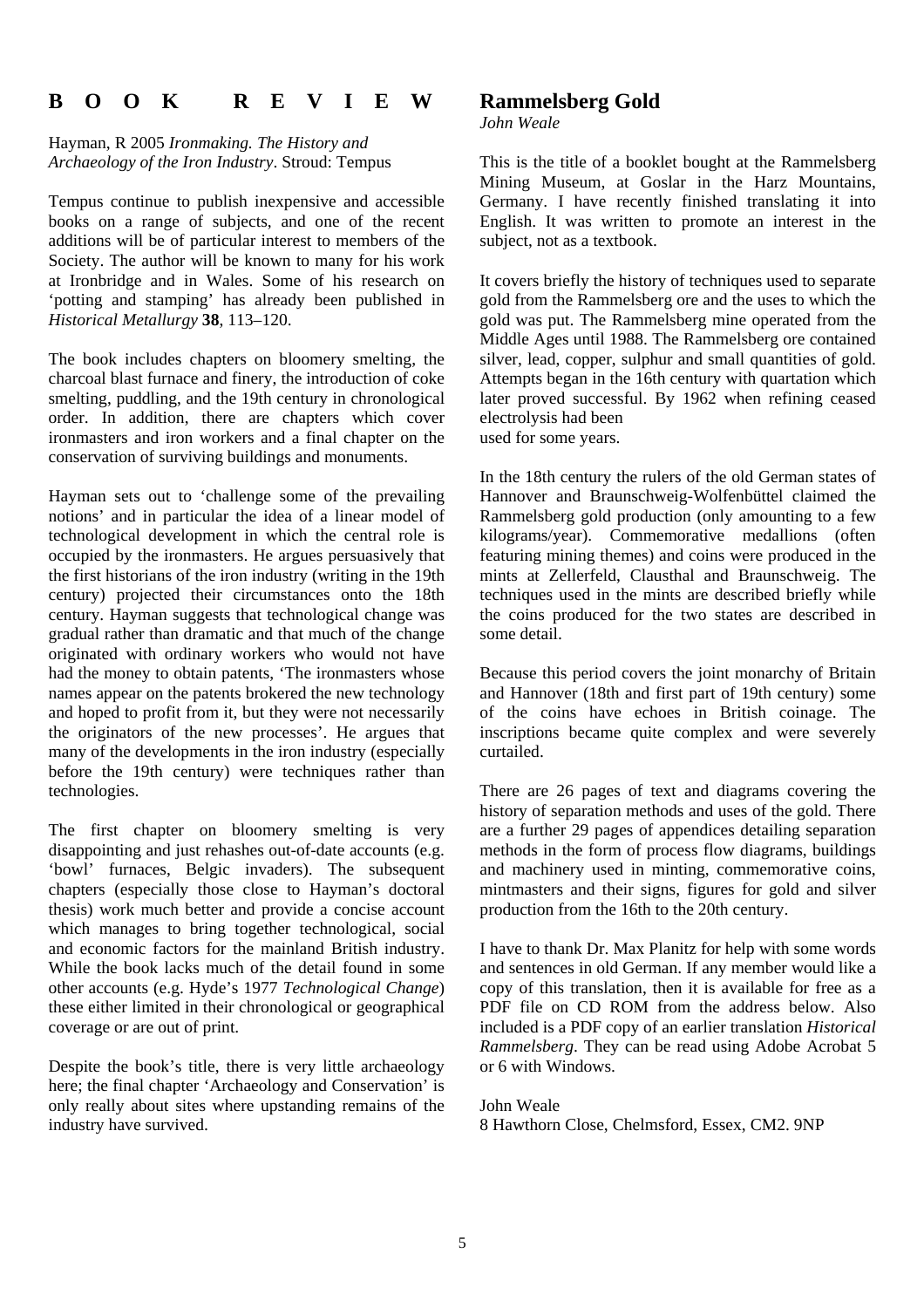#### **David Ewart Bick BSc, C Eng, MI Mech E, FSA 1929–2006**

*Amina Chatwin* 

There was a Humanist Memorial service at the Hatherley Manor Hotel, Near Gloucester, on January 31st to celebrate the life of David Bick, who died on February 19th.

There were groups of Walkers, groups of (had been) Racing Cyclists, groups of Vintage Car enthusiasts, Industrial Archaeologists, Mining Enthusiasts, and Engineers — there must have been almost two hu8ndred and fifty people in the room, all brought together by their memories of someone that, on his own admission, and with the agreement of everyone present, had been the most awkward of men. I met friends from as far afield as South Wales and London, all gathered to remember an extraordinary man for whom they had a great respect and more than a little love. He was decisive, uncompromising, irascible, and taciturn, yet he also had a strong vein of humour and endeared himself to us in many ways.

David's wife Sheila told how she found a letter addressed "For my two sons, in the event of my decease". Thinking thankfully that this would be wishes for funeral arrangements, she found that, typically, it only contained exact instructions for starting up his several vintage motor vehicles.

David Bick was born in 1929. he went to Cheltenham Grammar School and spent four years at Leeds University, gaining a first class honours degree in mechanical Engineering.

He spent his working life at Dowtys, where he was a brilliant stress engineer. He worked on hydraulic pit props in the Mining Division, and later on hydraulically operated undercarriages for aircraft. He designed booster retarder equipment for moving railway trucks in marshalling yards, followed by Oleo systems; both of which were used in the country and on the mainland of Europe. He was more recently working on flexible drill heads for drilling curved holes under the North Sea.

In later years he moved to Dowty's Technical Department at Brockhampton. At Dowty Nucleonics he worked on the raising and lowering of nuclear rods. He was awarded the Institute of Mechanical Engineer's Bramah Medal in 1980 for his outstanding contributions to the advancement of mechanical engineering, particularly in hydraulics.

From an early age he was interested in mining and founded the Welsh Mines Society in 1979. His son, Edward, said in his "appreciation" that until he went to school he thought everyone spent their holidays on old mining sites!

He produced a steady stream of publications, beginning with *The Gloucester and Cheltenham Railway* in 1968, the history of the early horse-drawn tramway, and *Old Leckhampton* in 1971 which followed the history of a branch line to the quarries on Leckhampton Hill. Between 1975 and 1978 came a series on mining: *Dylife* and then *The old Metal Mines of Mid-Wales* in five parts (these were later published in one hard-back edition). There was also *The Hereford and Gloucester Canal* 1979, *The Old Industries of Dean* 1980, *The Old Copper Mines of Snowdonia* 1982 and 1985, *Frongoch Lead and Zinc Mine* 1986, *Sygun Copper Mine* 1987 and the *Mines of Newent and Ross* 1987. There was an enlarged hardback edition of *Old Leckhampton* in 1994. In the same year he wrote, in collaboration with Philip Wyn Davies, *Lewis Morris and the Cardiganshire Mines*, published by the National Library of Wales.

David's writing always grew out of his work in the field, and I remember many happy hours with him and friends on old mining sites.

#### **David Bick: An appreciation from his colleagues in the Early Mines Research Group**

David Bick's wide ranging interests and questing mind led him to support many new lines of enquiry. His seminal works on the history of metal mining in Wales were about the only ones at the time to seriously discuss the possibility that some of the workings could be prehistoric. As such he became involved with the Early Mines Research Group in 1989 and was a very active supporter of our activities thereafter, visiting the Group's excavations at the Darren Hillfort last summer, although clearly very ill.

It is difficult to comprehend now with several monographs on the Bronze age mines of the British Isles published, that as recently as 1983 the *Proceedings of the Prehistoric Society* which purports to be the leading journal for prehistoric archaeology in Britain, could publish a major article claiming that the mines with stone mining hammers were in fact 19th-century workings. At this time most of the historians of the Post medieval mines of Britain seemed to concur, citing the absence of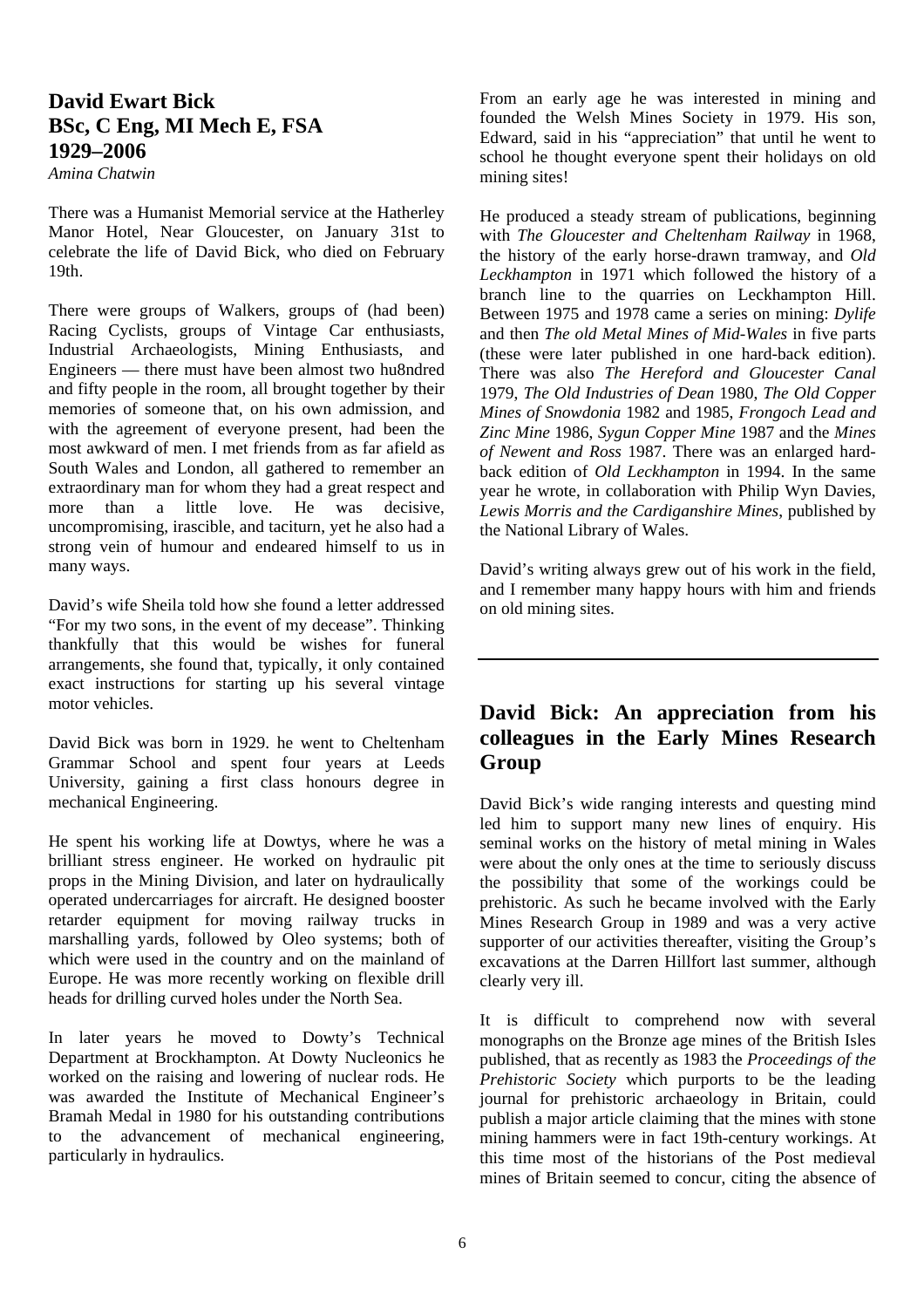documentary evidence for the early working, which was bad news for the Bronze Age!

In Wales a small number of individuals including David James at Great Orme and Simon Timberlake at Cwmystwyth carried out very limited excavations to obtained material for radiocarbon dating. In 1988 a small team of the recently formed Early Mines Research Group under Simon carried out further excavations at Parys Mountain, Nantyreira and Cwmystwyth. The dates from all three mines showed they were Bronze Age, and following this success, the more properly funded campaign of excavations began at Cwmystwyth, culminating in the BAR monograph published in 2003, always with David's active support.

This was very wide ranging, from the academic to the practical, often providing us with challenging comments to consider. The deep excavations through loose fill at Cwmystwyth needed careful shoring for which David as a qualified engineer was able to assist us in the design and also to carry out the necessary professional examination and approval. He also designed and built us a lightweight but robust hoist to raise the spoil out of the workings (christened the 'Bick winch'). On one of his many visits to the excavations he wandered off exploring only to return, and with his typical modest and understated manner to say, 'You archaeologist fellows know more about these things than me, but I think there is an early burial chamber over there, perhaps you'd like to have a look at it'. Sure enough there was an unrecorded stone cist surrounded by a ditch, almost certainly of Bronze age date, and at the time of considerable importance as the only contemporary monument in the vicinity of the mines.

David also published (with Philip Wyn Davies of the National library of Wales) *Lewis Morris and the Cardiganshire Mines* which contains early 18th-century descriptions and illustrations of the stone mining hammers and Morris's prescient remarks of their likely age. His continuing interest led him to publish some papers specifically on aspects on prehistoric mining. Most of the welsh mines are polymetallic, mainly of lead/zinc mineralization but seemingly worked in the Bronze Age for their copper. David speculated on the likelihood that the lead was in fact already being worked in the Bronze Age ('Bronze Age copper mining in Wales — fact or fantasy?' *Historical Metallurgy* **33**). This seemed a little unlikely to the rest of the EMRG, but then the discovery of an Early Bronze Age burial with lead beads in Scotland showed that the possibility of Bronze Age mining for lead could not be ignored in Wales.

Whilst he never shied away from challenging our ideas when he felt this was due, David was always generous in his support of archaeological work, providing the EMRG

with funding on numerous occasions. Only a month before he died we received a cheque for £500 in the post. Modest as always, he wished us well in his matter of fact sort of way, his parting comment being ' . . .this is of rather more use to you than me now!'

David was always excellent company and meetings were always lively and exhilarating whether discussing metallurgy or bowling along the mountain roads of central Wales in his 1928 open top MG. He will be sadly missed at our future excavations, but his contribution will continue.

Two other members who have passed away since the last issue of the newsletter are Friedrich Toussaint (Germany) and Andrew Lawrence.

#### **Pay and Power Project**

A West Midlands Access to Archives project called Pay and Power has been providing support for the cataloguing and publicising of collections for archive services across the region.

As part of the project, work is underway on the records of the firm of Noah Hingley & Sons. Hingley & Sons were a famous Black Country iron manufacturer and were recently discussed by Paul Belford (see *Historical Metallurgy* **38**, 47–59). Hingley's are most famous for making the anchors for the Titanic. The biggest anchor, 15 tons in weight, was hauled from Netherton Ironworks to the nearest railway station by no less than 20 shire horses, although this was something of a publicity stunt as another photograph of the anchor being hauled to the testing house at Netherton clearly shows that eight horses were sufficient for the task.



*Figure 1. One of the SS Titanic anchors*